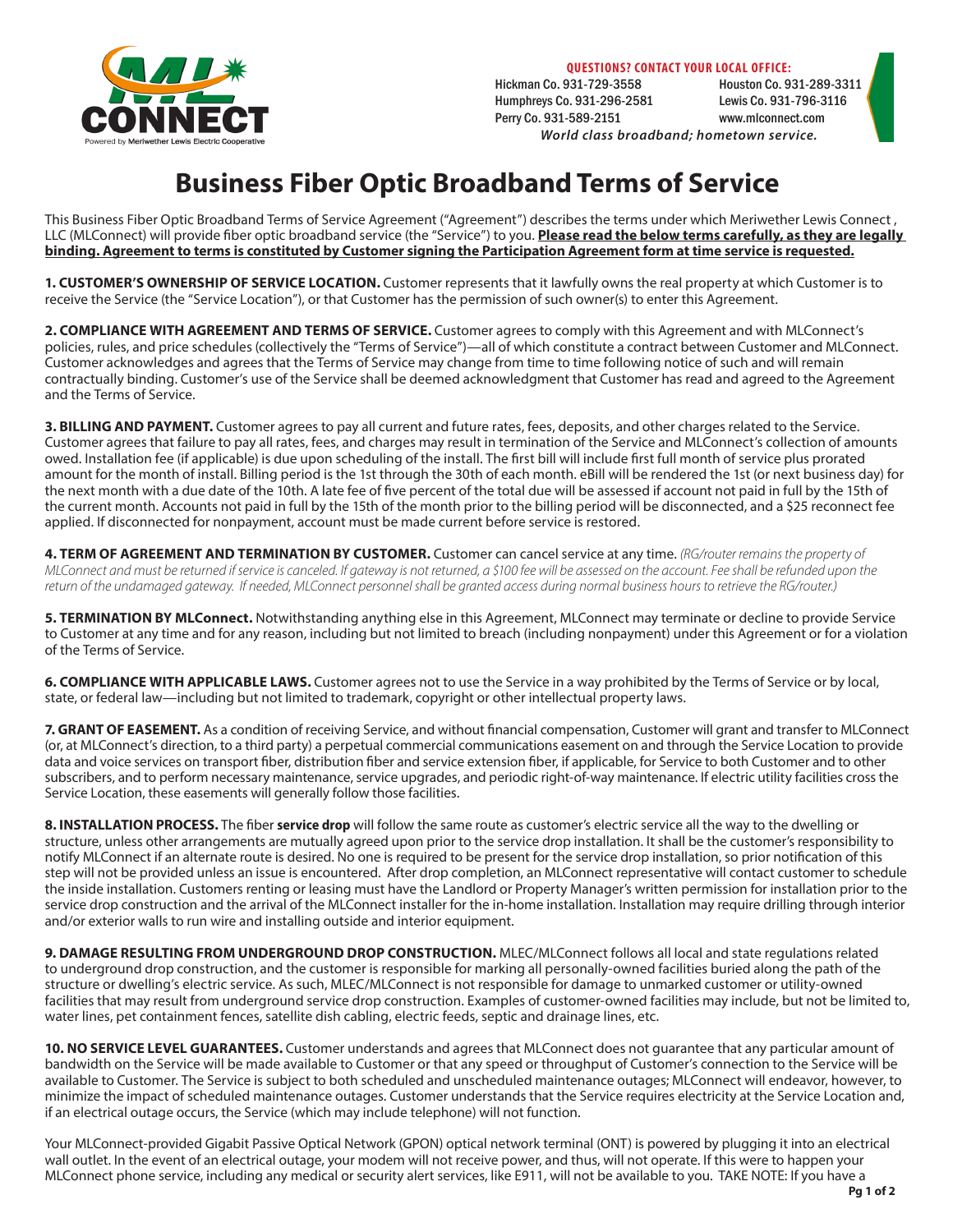medical alert system, or security equipment, you are strongly encouraged to utilize and maintain a battery back-up. It is your responsibility to provide, maintain, monitor, and/or replace a backup battery.

**11. MLConnect EQUIPMENT AND SOFTWARE.** MLConnect's equipment is designed to be used on the premises in which service is installed. All equipment MLC installs in your home/business remains the property of MLEC/MLConnect. In the event you relocate or disconnect service, all such equipment must be returned to an MLEC/MLConnect office. If not returned, you are subject to a replacement fee, refundable once equipment is returned. You assume the risk of loss, theft, or damage to the equipment at all times prior to the removal of the units by MLConnect or return of the units by you. MLConnect personnel shall be granted access to customer premise during regular business hours to retrieve its equipment. NOTICE: Regarding outside service drops, should consumer, or agent thereof, cut, break or otherwise damage a drop, the cost for repairs shall be paid by consumer. (Service shall be restored once paid.)

**12. CUSTOMER EQUIPMENT.** Customer is responsible for maintaining the wiring and all other applicable devices within the Service Location needed to utilize the Service. Customer is responsible for meeting and complying with the minimum computer, device, and system requirements established by MLConnect and contained herein. **TAKE NOTE:** If you have a medical alert system, or security equipment, you are strongly encouraged to utilize and maintain a battery back-up. It is your responsibility to provide, maintain, monitor, and/or replace a backup battery.

**13. TECHNICAL SUPPORT.** Unless otherwise provided by the Terms of Service, MLConnect does not provide technical assistance with third-party hardware or software.

**14. LIMITATION OF LIABILITY.** Customer agrees that the damages to which it is entitled from MLConnect or from any other party under this Agreement are limited to the cost of the Service to Customer and, if applicable, to obtain the replacement or repair of any defective software or equipment provided by MLConnect. MLConnect, its officers, operating managers, owners, parent company, employees, affiliates and agents ("MLConnect parties") will not be liable for any interruptions in service or liable for any delay or failure to perform, nor for any indirect, incidental, special, punitive or consequential damages that arise out of or relate to this agreement or the service provided hereunder, including without limitation business interruption, lost profits, computer failure or malfunction, any damages for loss of data resulting from delays, non-deliveries, mis-deliveries or service interruptions. The MLConnect purpose, regarding MLConnect equipment, software, or any services furnished to customer. All such warranties are expressly excluded. In no event shall the MLConnect parties have any liability for special, indirect, incidental or consequential damages relating to the equipment or resulting from MLConnect's furnishing or failure to furnish any services or equipment to customer or from any fault, failure, deficiency or defect in services or equipment furnished to customer.

**15. NO WARRANTY.** MLConnect does not warrant uninterrupted use of the Service, nor does it warrant that the Service will be error-free or free of any viruses, worms, spam, pop-up advertising, spyware, adware, denial of service attacks or other harmful components. MLConnect does not warrant that any data or files Customer sends or receives via the Service will be transmitted in uncorrupted form, within a reasonable time, or free from unauthorized access by others or that other users will be unable to gain access to Customer's information. The service and MLConnect equipment are provided on an "as-is basis" and without warranties of any kind, whether expressed or implied, for the service, equipment, and software MLConnect provides and MLConnect disclaims any warranty of title, merchantability, non-infringement, or fitness for a particular purpose.

**16. INDEMNITY.** Customer shall defend, indemnify, and hold harmless MLConnect and its corporate parent, Meriwether Lewis Electric Cooperative—along with their directors, officers, and employees—against any third-party claims, damages, losses, attorney's fees, and expenses relating to or arising from Customer's breach of this Agreement or its violation of the Terms of Service.

**17. SUCCESSORS AND ASSIGNS.** MLConnect's rights and obligations under this Agreement shall accrue to any of MLConnect's successors or assigns. Customer may not sell, transfer, or assign this Agreement to a third party without MLConnect's advance written consent.

**18. JURISDICTION; VENUE; CHOICE OF LAW.** Customer agrees that exclusive jurisdiction for any claim or dispute with MLConnect relating to this Agreement or the Service resides in the courts of Tennessee and that this Agreement shall be governed by Tennessee law. If legal action is necessary to enforce or interpret the terms of this Agreement or compel performance thereof, the substantially prevailing party shall be entitled to reasonable attorney's fees and costs in addition to any other relief to which such party may be entitled.

**19. CONSENT TO COMMUNICATIONS.** Customer consents to receive communications from MLConnect relating to the Service, including regular U.S. mail, emails, text messages, and phone calls. Customer may opt-out of any nonemergency or non-billing communications.

**20. SECURITY.** Customer agrees that using the Service presents certain security risks that may enable other Internet users to gain access to or use of Customer's equipment or information. Customer is solely responsible for taking all appropriate security measures when using the Service, and agrees that neither MLConnect nor Meriwether Lewis Electric Cooperative shall be responsible for security or information breaches. Customer agrees that MLConnect may block traffic to and from any source, including, without limitation, the deletion of any electronic mail, as it deems necessary to secure its network and/or eliminate spam.

**21. AMENDMENT OF THIS AGREEMENT AND THE TERMS OF SERVICE.** MLConnect reserves the right to modify this Terms of Service at any time by posting changes online at www.mlconnect.com. Customer's continued use of the Service following online notice of such modification shall be deemed to be the Customer's acceptance of any such modification. If Customer does not agree to any modification of this Agreement or the Terms of Service, Customer must immediately cease using the Service and notify MLConnect that Customer is terminating the Service.

**22. ENTIRE AGREEMENT.** This Terms of Service Agreement is the only terms and conditions that govern the Service. No undertaking, representation or warranty made by any agent or representative of MLConnect in connection with the sale, installation, maintenance or removal of the Service shall modify or amend this Terms of Service Agreement.

**Agreement to terms is constituted by signing the Participation Agreement form at time service is requested.** Effective Date: 3/9/22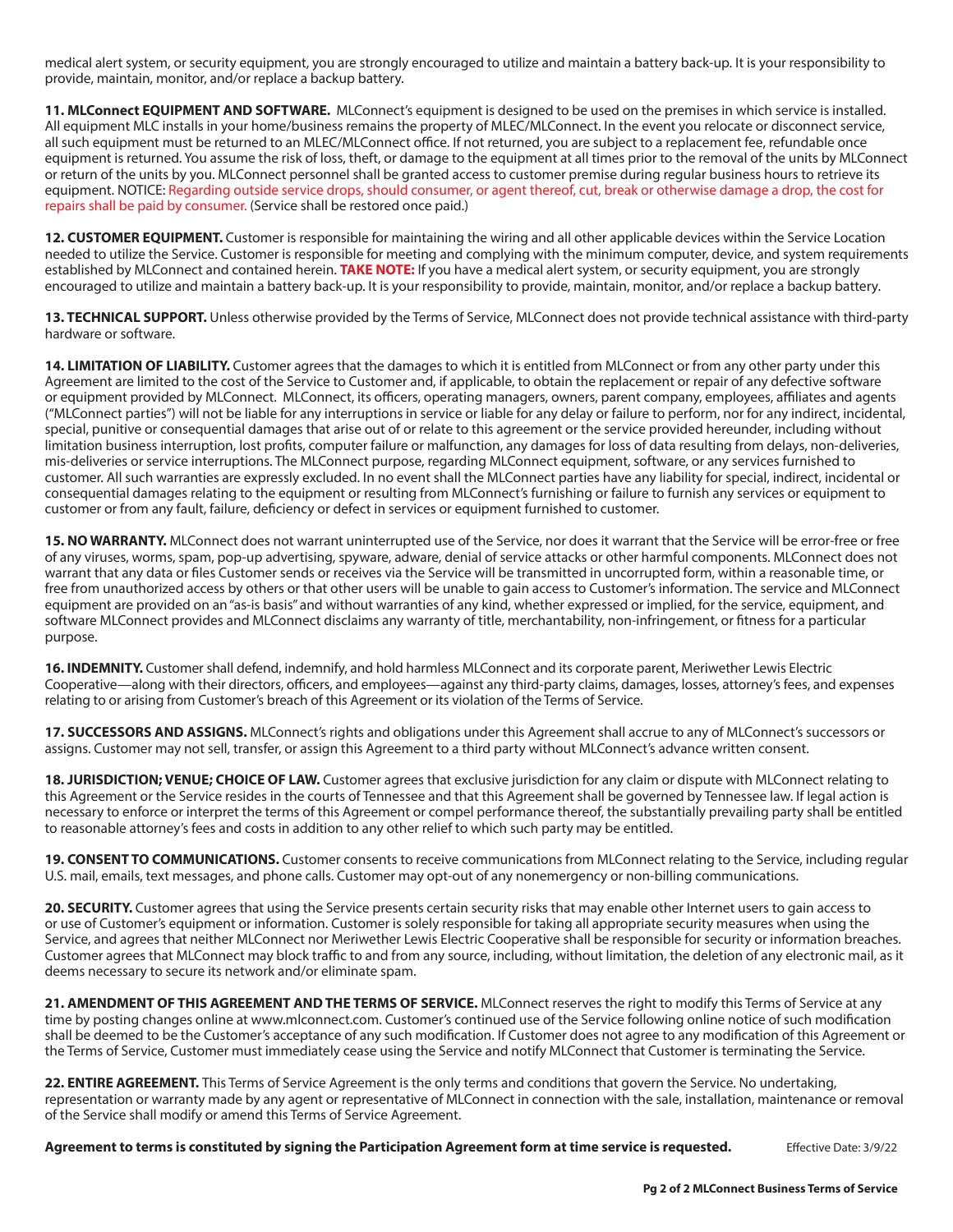

# **Acceptable Use Policy**

This Acceptable Use Policy applies to Internet and related services ("Services") delivered by Meriwether Lewis Connect, LLC ("MLConnect"). This policy is designed to encourage our customers and others ("Users") to use the Services responsibly and to enable us to provide our Users with secure, reliable and productive Services.

**GENERAL CONDUCT.** MLConnect's network and the Services may be used only for lawful purposes. MLConnect is not responsible for the content of any websites linked to or accessible by the Services; links are provided as Internet navigation tools only. Users may not use the network or Services in order to transmit, distribute or store material, (a) in violation of any applicable law, (b) in a manner that will infringe the copyright, trademark, trade secret or other intellectual property rights of others or the privacy, publicity or other personal rights of others, (c) that is obscene, threatening, abusive or otherwise illegal, or that contains a virus, worm, Trojan horse, or other harmful component; or (d) that contains fraudulent offers for goods or services, or any advertising or promotional materials that contain false, deceptive or misleading statements, claims or representations. Users are also subject to the acceptable use policies, as amended from time to time, of any third-party provider of Services to MLConnect.

**INTERNET SERVICES.** While MLConnect does not at this time impose bandwidth allotments (i.e., data caps), MLConnect reserves the right, in its sole discretion, to enforce bandwidth allotments depending upon your level of usage and the level of Service(s) purchased. If bandwidth allotments are imposed, and if you have exceeded the appropriate level of internet usage in any given month, MLConnect will notify you by phone or in writing. You agree to pay additional charges upon notice from MLConnect. MLConnect reserves the right, in its sole discretion, to enforce bandwidth allotments on a customer-by-customer basis, if your usage exceeds ten (10) times the average customer usage for your specific customer classification.

**USER RESPONSIBILITY FOR CONTENT.** MLConnect does not assume any responsibility, control, oversight, ownership, or other interest in e-mail messages, websites, content or other electronic data (in any form) of its Users, whether or not such electronic information is stored in, contained on or transmitted over property, equipment or facilities of MLConnect. Users are and shall remain solely responsible for such electronic information.

**EMAIL.** Users may not send unsolicited e-mail messages including, without limitation, bulk commercial advertising or informational announcements ("spam") in a way that could be reasonably expected to adversely impact the Services, including, without limitation, using an e-mail account on MLConnect's Network to send spam, or using the service of another provider to send spam or to promote a site hosted on or connected to the Services. In addition, Users may not use the Services in order to (a) send e-mail messages which are excessive and/or intended to harass others, (b) continue to send e-mail messages to a recipient that has indicated that he/she does not wish to receive them, (c) send e-mail with forged packet header information, (d) send malicious e-mail, including, without limitation, "mail bombing," (e) send e-mail messages in a manner that violates the use policies of any other internet service provider.

**FORUM POSTS AND BLOGS.** Users who post messages to internet forums or who blog are responsible for becoming familiar and complying with any terms and conditions or other requirements governing use of such forums or blogs. Regardless of such policies, Users may not (a) post the same message, or a series of similar messages, to one or more forum or newsgroup (excessive cross-posting, multiple-posting, or spamming), (b) cancel or supersede posts not originally posted by such User, unless such User does so in the course of his/her duties as an official moderator, (c) post any message with forged packet header information, or (d) post messages that are excessive and/or intended to annoy or harass others, including, without limitation, chain letters.

**NOTICE AND PROCEDURE FOR MAKING COPYRIGHT INFRINGEMENT CLAIMS.** Copyright infringement occurs when a copyrighted work is reproduced, distributed, performed, publicly displayed, or made into a derivative work without the permission of the copyright owner. If you believe that any material on the MLConnect websites has infringed your copyrighted material, or that MLConnect is the hosting service provider and should be notified of a potential copyright infringement, please follow the procedure set forth below to make your claim. This procedure should only be used for making claims of copyright infringement. This information does not take the place of advice from your legal counsel. MLConnect is providing this information to you and your Users for informational purposes only.

**REJECTION/REMOVAL.** MLConnect reserves the right to reject or remove any material residing on or transmitted to or through the Services that MLConnect, in its sole discretion, believes to be unacceptable or in violation of the law, this AUP, and/or the Terms and Conditions. MLConnect may immediately remove content if MLConnect believes such content is unlawful, violates the AUP and/or Terms and Conditions, or such removal is done pursuant to the Digital Millennium Copyright Act (or "DMCA"). Upon MLConnect's request, Users shall terminate service to any third-party user or agent who, in MLConnects' sole discretion, has violated the AUP, Terms and Conditions, or applicable law or regulations.

**REPORTING OTHER SUSPECTED VIOLATIONS OF USE.** To report other violations of use, please contact the DMCA Agent using the information below. To report a child exploitation incident involving the Internet contact law enforcement immediately. Notification of Copyright Claim: If you believe that a Web page is hosted by MLConnect and is violating your rights under U.S. copyright law,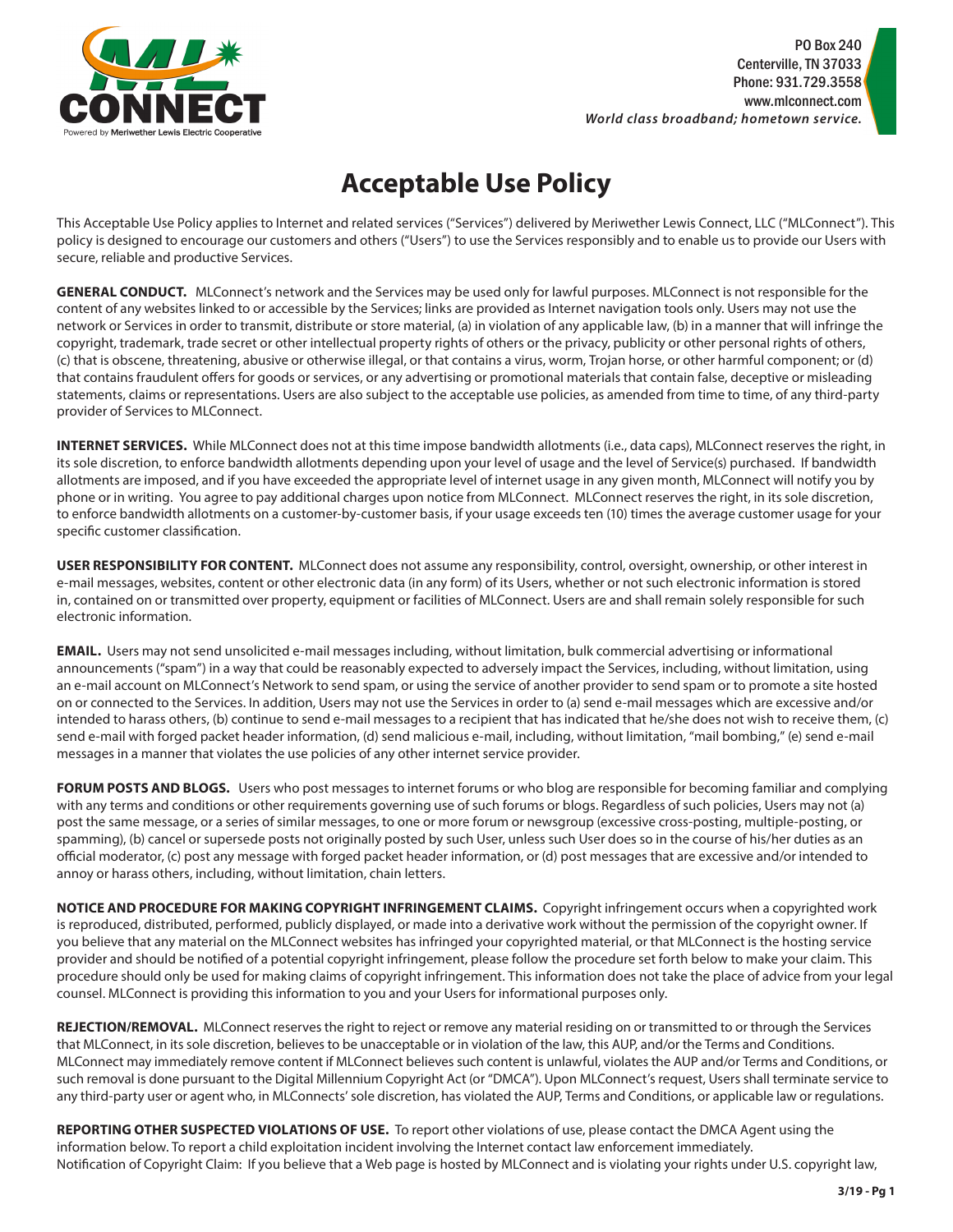you may file a complaint of such claimed infringement with the MLConnect designated agent as described below:

**Contact: DMCA Agent**

**Mail: MLConnect, LLC, Attn: Copyright Claims, PO Box 240, Centerville, TN 37033** 

**E-Mail: customercare@mlconnect.com**

In compliance with Section 512(c)(3) of the U.S. Copyright Act DMCA Complaints must be in writing and contain the following information:

- 1. A physical or electronic signature of a person authorized to act on behalf of the copyright owner of an exclusive right that is allegedly infringed;
- 2. Identification of the copyrighted work claimed to have been infringed;
- 3. Identification of the material that is claimed to be infringing or to be the subject of infringing activity and that is to be removed or access to which is to be disabled, and information reasonably sufficient to permit MLConnect to locate the material;
- 4. Information reasonably sufficient to permit MLConnect to contact the complaining party, such as an address, telephone number and, if available, an electronic mail address at which the complaining party may be contacted;
- 5. A statement that the complaining party has a good faith belief that use of the material in the manner complained of is not authorized by the copyright owner, its agent, or the law;
- 6. A statement that the information in the notification is accurate, and under penalty of perjury, that the complaining party is authorized to act on behalf of the owner of an exclusive right that is allegedly infringed.

Be aware that anyone making false claims or misrepresentations concerning copyright infringement may be liable for damages under the DMCA.

**MLCONNECT'S RESPONSE TO INFRINGEMENT CLAIMS.** Upon receipt of a compliant infringement notification MLConnect will respond within ten (10) business days confirming the receipt of the notification. Within an additional ten (10) business days MLConnect shall notify the alleged infringing party of receipt of the notification and will render a cease and desist letter inclusive of the counter-notification options described below.

**COUNTER-NOTIFICATION IN RESPONSE TO CLAIM OF COPYRIGHT INFRINGEMENT.** In compliance with Section 512(g)(3) of the U.S. Copyright Act, if a notice of copyright infringement has been wrongly filed against you and you would like to submit a counter-notice, please forward your counter-notice to MLConnect's designated agent at the address noted above. This process will invoke a dispute between you and the complaining party. Your counter-notification must be in writing and contain the following information:

- 1. A physical or electronic signature of an authorized person;
- 2. Identification of the material that was removed or access to which was disabled and the location at which material appeared before it was removed or access to it was disabled;
- 3. A statement under penalty of perjury that the alleged infringer has a good faith belief that the material was removed or disabled as a result of mistake or misidentification;
- 4. Your name, address, and telephone number, and a statement that you consent to the jurisdiction of the federal district court for the federal district in which you are located and that you will accept service of process from the complainant.

You should be aware that substantial penalties under U.S. law apply for a false counter-notice filed in response to a notice of copyright infringement.

**SYSTEM AND NETWORK SECURITY:** Users are prohibited from violating or attempting to violate the security of MLConnect, including, without limitation, (a) accessing data not intended for such User or logging into a server or account which such User is not authorized to access, (b) attempting to probe, scan or test the vulnerability of a system or network or to breach security or authentication measures without proper authorization, (c) attempting to interfere with, disrupt or disable service to any user, host or network, including, without limitation, via means of overloading, flooding, mail bombing or crashing, (d) forging any packet header or any part of the header information in any e-mail or newsgroup posting, or (e) taking any action in order to obtain services to which such User is not entitled. Violations of system or network security may result in civil or criminal liability. MLConnect may investigate occurrences that may involve such violations, and MLConnect may involve and cooperate with law enforcement authorities in prosecuting Users who are alleged to be involved in such violations.

**SUSPENSION OR TERMINATION.** Any User which MLConnect determines, in its sole discretion, to have violated any element of this Acceptable Use Policy shall receive a written warning, and may be subject at MLConnect's discretion to a temporary suspension of service pending such User's agreement in writing to refrain from any further violations provided that MLConnect may immediately suspend or terminate such User's service without issuing such a warning if MLConnect, in its sole discretion deems such action necessary. If MLConnect determines that a User has committed a second violation of any element of this Acceptable Use Policy, such User shall be subject to immediate suspension or termination of service without further notice, and MLConnect may take such further action as MLConnect determines to be appropriate under the circumstances to eliminate or preclude such violation. MLConnect shall not be liable for any damages of any nature suffered by any customer, User, or any third party resulting in whole or in part from MLConnect's exercise of its rights under this Policy.

**SERVICE MONITORING.** MLConnect has no obligation to monitor the services, but may do so and disclose information regarding the use of the services for any reason if MLConnect, in its sole discretion, believes that it is reasonable to do so, including to satisfy laws, regulations, or other governmental or legal requirements or requests to operate the services properly, or to protect itself and its subscribers.

PRIVACY. Any User interacting with our site and providing MLConnect with name, address, telephone number, e-mail address, domain name or URL or any other personally identifiable information permits MLConnect to use such information for commercial purposes of its own,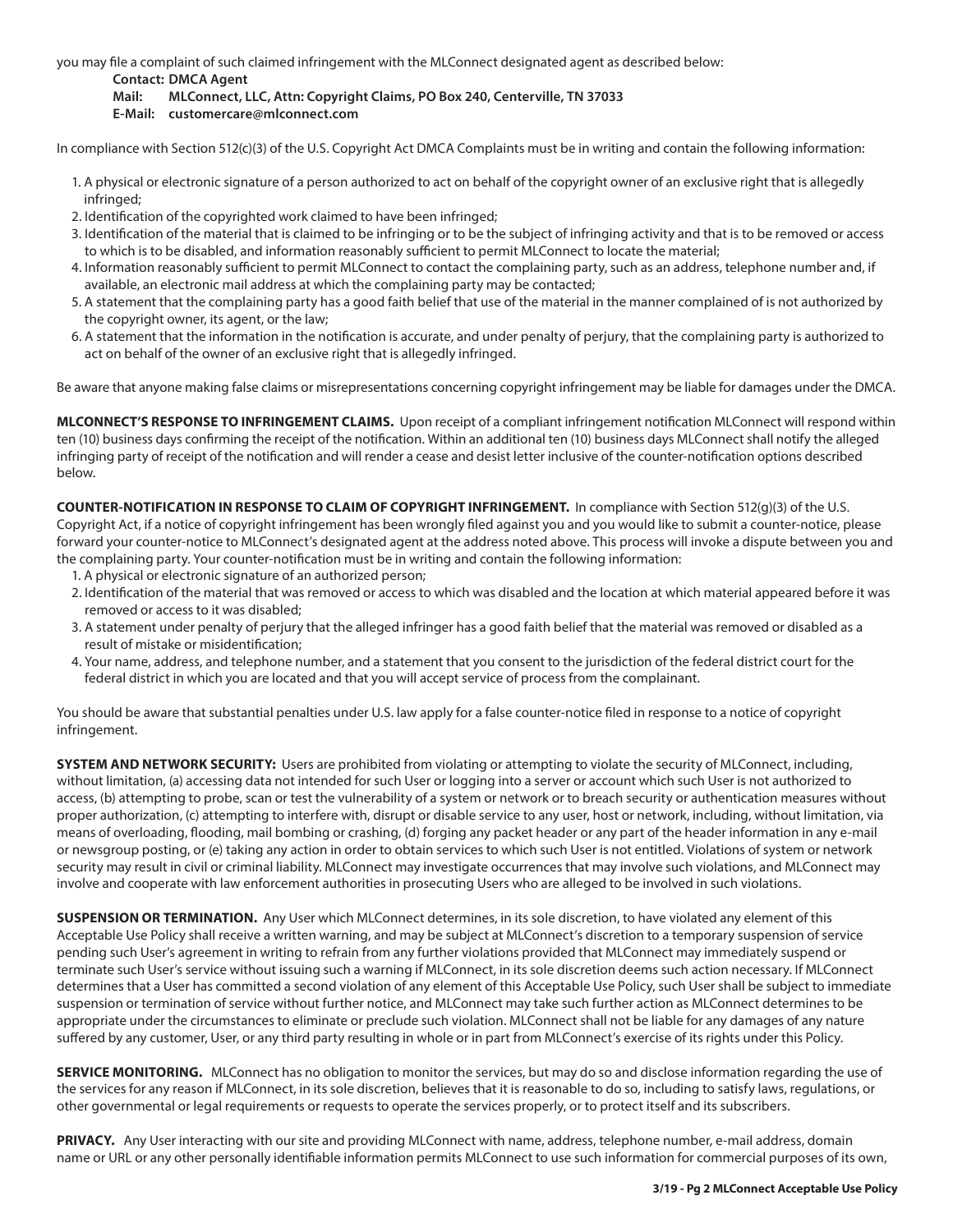including contacting Users about products and services which may be of interest. All information concerning users of MLConnect shall be kept in accordance with MLConnect's then-applicable Privacy Policy and the requirements of applicable law. MLConnect reserves the right to modify this Acceptable Use Policy at any time in its sole and absolute discretion. Changes and modifications will be effective when posted and any use of the Services after the posting of any changes will be considered acceptance of those changes.

**NO WAIVER/SEVERABILITY.** Any failure of MLConnect to enforce this Policy shall not be construed as a waiver of any right to do so at any time. If any portion of this Policy is held invalid or unenforceable, that portion will be construed consistent with applicable law, and any remaining portions will remain in full force and effect.

MLConnect reserves the right to modify this Acceptable Use Policy at any time. We will notify you of any material changes via written, electronic, or other means permitted by law, including by posting it on our website. If you find the changes unacceptable, you have the right to cancel the Services. If you continue to use the Services after receiving notice of such changes, we will consider that as your acceptance of the changes.

Effective Date: 3/12/19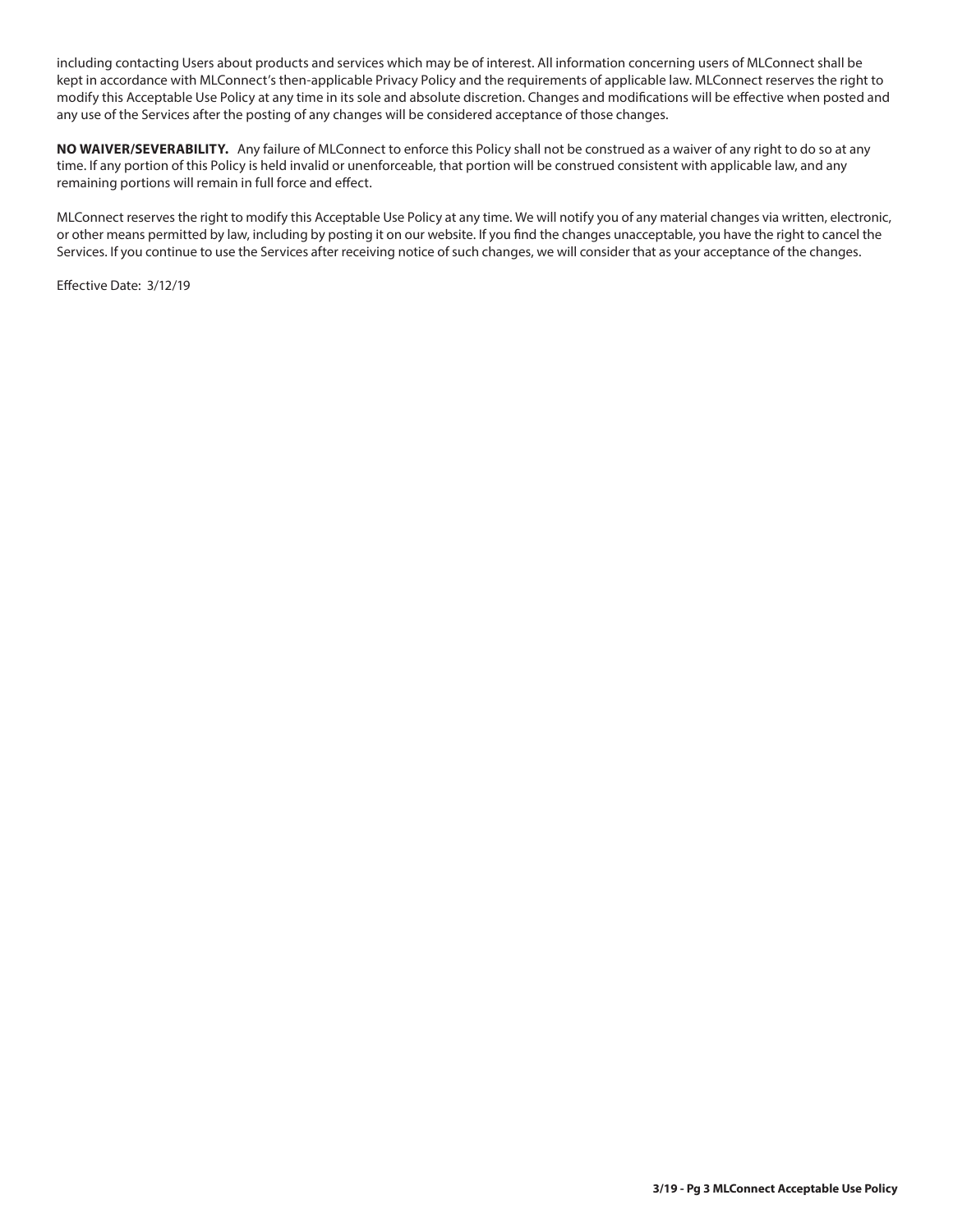

# **Net Neutrality Disclosure**

Meriwether Lewis Connect, LLC ("MLConnect") is committed to providing our customers with the best online experience possible. MLConnect uses reasonable network management practices that are consistent with industry standards and uses tools and technologies that are minimally intrusive. Just as the Internet continues to evolve, so to, will our network management policies. Should MLConnect not apply reasonable network management practices, our customers could be subject to the negative effects of security attacks, viruses, and spam among other risks resulting in possible degradation of services.

**NETWORK OVERVIEW.** MLConnect operates a state-of-the-art broadband network whereby services are delivered over its parent company's, Meriwether Lewis Electric Cooperative (MLEC), fiber optic system whereby cable is brought past each home and business. MLEC builds a fiber drop from the street to connect to any home or business who purchases MLConnect services and where access is granted. It should be noted that not all residential apartment buildings and multi-tenant office buildings allow access. The broadband network enables us to bring the benefits of the extraordinary bandwidth carrying capacity of fiber optics to each MLConnect customer.

**QUESTIONS, ANSWERS AND INFORMATION REGARDING OUR NETWORK PRACTICES.** The FCC requires us to provide descriptions of our Network Management Practices to include Application-Specific Behavior Practices, Device Attachment Rules, Security Practices, Performance Characteristics, Privacy Policies and Customer Redress Options.

**CONGESTION MANAGEMENT.** Given the current bandwidth capacity, no formal congestion management practice is required nor is a practice being employed today other than network monitoring. MLConnect reserves the right to employ congestion management practices in the future. However, we design and affirmatively manage our networks to ensure that all of our customers receive highquality Internet access services and that network resources are shared fairly among all our users. Our congestion management practices are guided by and in accordance with industry standards and protocols. Because network capacity is a shared resource, portions of our network may nevertheless become temporarily congested when large volume of customers are enjoying high-bandwidth activities at the same time. Because congestion is a function of how many people happen to be using the network and what activities are engaging in at that moment, congestion often is unpredictable. If congestion occurs, it is usually brief and intermittent. We are continually upgrading our networks and seek to avoid congestion by keeping ahead of the exponential demand for broadband.

# **APPLICATION-SPECIFIC BEHAVIOR.**

*Does MLConnect block or rate-control specific protocols?* MLConnect employs industry accepted protocols intended to protect the network from the spread of malware and from applications that are known to propagate these malicious activities. MLConnect does not block any other kinds of traffic. MLConnect subscribes to the philosophy of complete network neutrality, and we treat traffic to and from all customers the same.

*Does MLConnect modify protocol fields in ways not prescribed by protocol standard?* MLConnect does not modify protocol fields not prescribed by protocol standards.

*Does MLConnect inhibit or favor certain applications or classes of applications?* MLConnect does not inhibit or favor applications or classes of applications over its High-Speed Internet/broadband data network. All traffic is treated in a "protocol-agnostic" manner, which means management is not based on the applications and is also content neutral.

# **DEVICE ATTACHMENT RULES.**

*Does MLConnect have any restrictions on the types of devices that they allow to connect to the network?* With the exception of business accounts, MLConnect does not allow customers to connect switches or hubs directly to the Ethernet ports. We do not allow resale or other commercial type traffic such as P2P (peer to peer).

If there are restrictions, is there an approval procedure for devices connecting to the network? For any questions regarding the types of devices allowed or required customers should contact MLConnect. While there are no formal approval procedures to get a specific device approved for connection to the network, all devices must be UL certified and carry the FCC Part 64 certification.

# **SECURITY.**

# *What are the practices used to ensure end-user security or security of the network?*

- MLConnect uses the following practices to ensure end-user security and network security:
- MLConnect employs industry accepted protocols and practices intended to understand the flow of network traffic in order to best engineer as well as troubleshoot the network.
- The MLConnect network utilizes encryption intended to stop unlawful access to traffic.
- MLConnect utilizes these protocols and practices to protect and secure MLConnect customer data as well as to protect the broadband network for the benefit of all customers. These protocols allow MLConnect to comply with federal CALEA and other Law Enforcement requirements. **3/19 - Pg 1**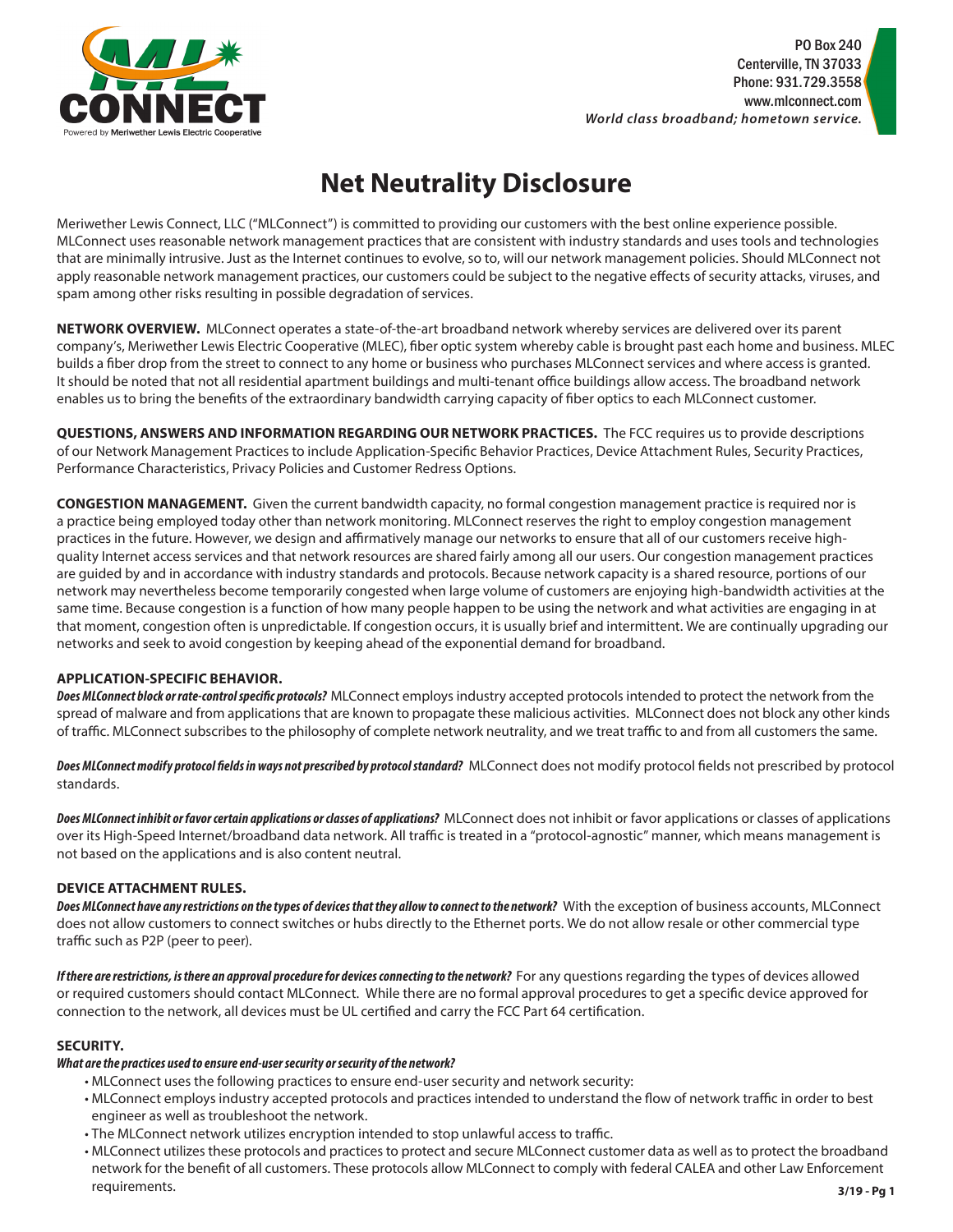#### *What conditions trigger a security mechanism to be invoked?*

- The encryption protocols and practices used on the MLConnect fiber network provide far more security than is available with other technologies.
- As the Internet evolves so do malware and other types of security exploits. MLConnect's security tools are evolving to meet the security challenges of a 21st century world.
- MLConnect monitors the network many times per second and a trigger would be finding any instance of unwanted network intrusion. MLConnect would react immediately to such and would refer to Law Enforcement Agencies as needed.

### **PERFORMANCE CHARACTERISTICS.**

**Service Description.** A general description of the service offered, including Service Technology, Expected and Actual Speeds, Expected and Actual Latency, and Suitability of the Service for Real-time Applications follows:

#### Service Technology:

- MLConnect uses a FTTH access system to deliver broadband services to customers. The FTTH system standard is GPON (Gigabit Passive Optical Network). Up to thirty-two (32) customers share one fiber in neighborhoods and this shared fiber is called a PON. The GPON system delivers 2,500 Megabits per second to the subscribers on a PON and 1,250 Megabits per second from the subscribers on a PON.
- In the MLConnect FTTH network there are no electronics between the GPON source and the customer. No electronics means that there are fewer failure points in the network and superior service quality to our customers.

Expected and Actual Speeds: Each subscriber is provided access to two different data products:

- Every data customer is given access to the Internet at 300 Megabit per second (up and down). The expected speed for the service is 300 Mbps, and the actual speed is 300 Mbps.
- MLConnect also offers 1000 Mbps (up and down). The expected speeds for this product is 1000 Mbps, and the actual speed are the same as the advertised minus packet overheads. It is possible for customers to experience slower speeds on the open Internet, but slower Internet speeds are due to the nature of the open Internet and not due to any blockage or congestion on the MLConnect network. (Actual speed may be limited due to customer device limitations.)

Expected and Actual Latency: Latency is another measure of Internet performance. Latency is the time delay in transmitting or receiving packets on a network. Latency is primarily a function of the distance between two points of transmission and is typically measured in milliseconds. The MLConnect network in real practice has actual latency generally around 5 milliseconds or less.

Suitability of the Service for Real-time Applications: The MLConnect network is one of the fastest and most accessible networks available in the U.S. Customers can achieve the speeds on our network that they subscribe to, 24/7, without slowdowns or blockages on our networks.

### **IMPACT OF SPECIALIZED SERVICES.**

What specialized services, if any, are offered to end users? In the future, MLConnect may offer a service that could be considered "Specialized" over the access system. In addition to IP Telephone Service (VoIP), MLConnect may also offer video. This would be delivered to customers over a different data segment than the one used for broadband data traffic (including High Speed Internet traffic).

MLConnect currently provides voice services and certain enterprise business services to its customers using Internet Protocol or "IP"-based technologies. These services are delivered over the same physical network that MLConnect uses to provide broadband Internet access services. These IP services are not provided over the public Internet but are separately provisioned on the MLConnect network. The voice and enterprise business IP services are marked for prioritization to ensure that calls, such as 911 calls, go through even in times of congestion.

### **PRIVACY POLICIES.**

*Do network management practices entail inspection of network traffic?* MLConnect examines traffic to the extent needed to utilize the network safety features listed earlier such as eliminating spam or intercepting malware. MLConnect does not inspect traffic for any other purposes other than to keep track, at the network level, where traffic flows in order to make certain that the network is adequate for the demands of customers.

Is traffic information stored, provided to 3rd parties or used by the ISP for non-network management purposes? The only time that any stored information is provided to any 3rd party is in response to a court order from a valid and qualified Law Enforcement Agency.

### **REDRESS OPTIONS.**

#### *What are MLConnect's practices for resolving end-user and edge provider complaints and questions?*

- MLConnect first logs all complaints of trouble as a trouble ticket in a trouble log system. This allows for a numeric identification of each trouble reported on the network. Trouble tickets can be generated by customers or self-generated by alarms located on the MLConnect network.
- Secondly, MLConnect assigns a priority to each trouble ticket based upon the perceived severity of the problem. For example, outages involving multiple customers are given a higher priority than a minor network glitch affecting one customer.
- MLConnect attempts to identify and address problems from its Network Operations Center (NOC). If the NOC is unable to clear a reported problem, then a technician is dispatched to address the problem.
- If the problem is of such severity that a field technician cannot solve the problem, the problem is escalated to an engineer. If the engineer is unable to solve the problem, it is generally escalated to an external engineer or consultant or to the vendor that made the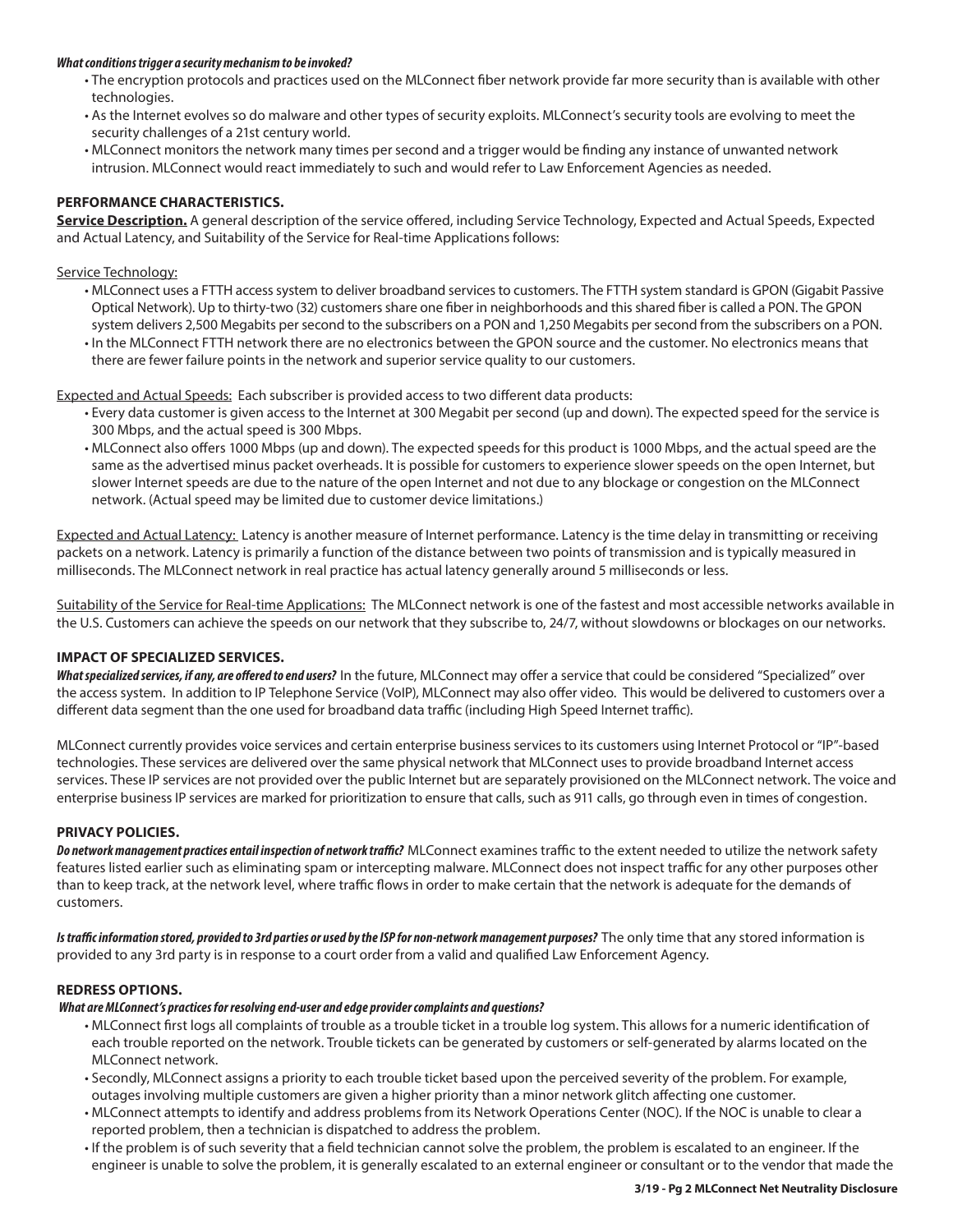equipment in question. MLConnect contracts with experienced vendors as needed for trouble-shooting and resolution in support of the network.

- The customer may be notified depending upon the severity and type of problem.
- Trouble tickets are retained permanently so that MLConnect is able to view a history of trouble at a specific customer site, a specific neighborhood or with a specific brand or piece of equipment.

**PROHIBITED USES AND ACTIVITIES.** MLConnect's Customer Service Agreement prohibits uses and activities of the service that interfere with or diminish the use and enjoyment of the service by others, infringe on the rights of others or that are illegal. These prohibited uses and activities are listed below and include, but are not limited to, using the service, the customer equipment or the MLConnect equipment, either individually or in combination with the other, to:

- undertake or accomplish any unlawful purpose which includes, but is not limited to, posting, storing, transmitting or disseminating data, information or materials which are unlawful, libelous, obscene, defamatory, threatening or which infringe on the intellectual property rights of any person or entity in any way that would constitute or encourage conduct that would constitute a criminal offense or violate any local, state, federal or international law, order or regulation;
- upload, post, transmit, publish, reproduce, create derivative works of, or distribute in any way information, software or other material obtained through the service or otherwise that is protected by copyright or other proprietary right, without obtaining any required permission of the owner;
- transmit unsolicited commercial or bulk messages commonly known as "spam;"
- participate in the collection of very large numbers of e-mail addresses, screen names, or other identifiers of others without their prior consent, participate in the use of software designed to facilitate these activities, i.e. "harvesting" or collect responses from unsolicited bulk messages;
- falsify, alter, or remove message headers;
- falsify references to MLConnect or its network, by name or any other identifier, in messages;
- impersonate any person or entity, or forge any person's digital or manual signature;
- engage in sender address falsification, often known as "phishing";
- violate the terms of service of any network, server, application, or website that you accessed or used;
- posting or transmitting any information or software which contains a worm, virus or other harmful feature regardless of intent, purpose or knowledge;
- utilize or distribute devices designed or used to compromise security or whose use is otherwise unauthorized including but not limited to password guessing programs, decoders, keystroke loggers, packet sniffers, encryption circumvention devices and Trojan Horse programs;
- engage in port scanning;
- utilize or run Web hosting, file sharing or proxy services and servers or other dedicated, stand-alone equipment, or servers from the premises that provides service, including network content, to any party outside your premises local area network;
- utilize or run programs from the premises that provides service, including network content, to any party outside your premises local area network, except for personal and non-commercial use;
- copy, distribute, or sublicense any proprietary software provided by MLConnect or any third party in connection with the Service, except that one copy of each software program may be made by the customer for back up purposes only;
- disrupt or cause a performance degradation to the service or any MLConnect facilities or equipment used to deliver the service regardless of intent, purpose or knowledge;
- alter/modify, or tamper with MLConnect equipment or permit any other party, not authorized by MLConnect, to do same including connecting MLConnect equipment to any computer outside of your premises
- resell the Service in whole or in part, directly or indirectly.

**TREATMENT OF PERSONAL WEB PAGES AND FILE STORAGE.** Customers and users are solely responsible for any and all information published or stored on Personal Web Pages and/or File Storage and for ensuring that all content is appropriate for those who may have access to it. This includes taking appropriate measures and precautions to prevent minors from accessing or receiving inappropriate content.

**TREATMENT OF INAPPROPRIATE CONTENT AND TRANSMISSION.** MLConnect reserves the right to refuse to transmit or post, and remove or block, any information or materials, in whole or in part, that MLConnect, in its sole discretion, deems to be in violation of MLConnect Acceptable Use Policies. While MLConnect has no obligation to monitor transmissions or postings made on the service, MLConnect has the right to monitor these transmission and postings for violations of company policy and to disclose, block, or remove them in adherence with applicable law. To report a child exploitation incident involving the Internet, contact law enforcement immediately.

MLConnect reserves the right to modify this Net Neutrality Disclosure at any time. We will notify you of any material changes via written, electronic, or other means permitted by law, including by posting it on our website. If you find the changes unacceptable, you have the right to cancel the Services. If you continue to use the Services after receiving notice of such changes, we will consider that as your acceptance of the changes.

Effective Date: 3/12/19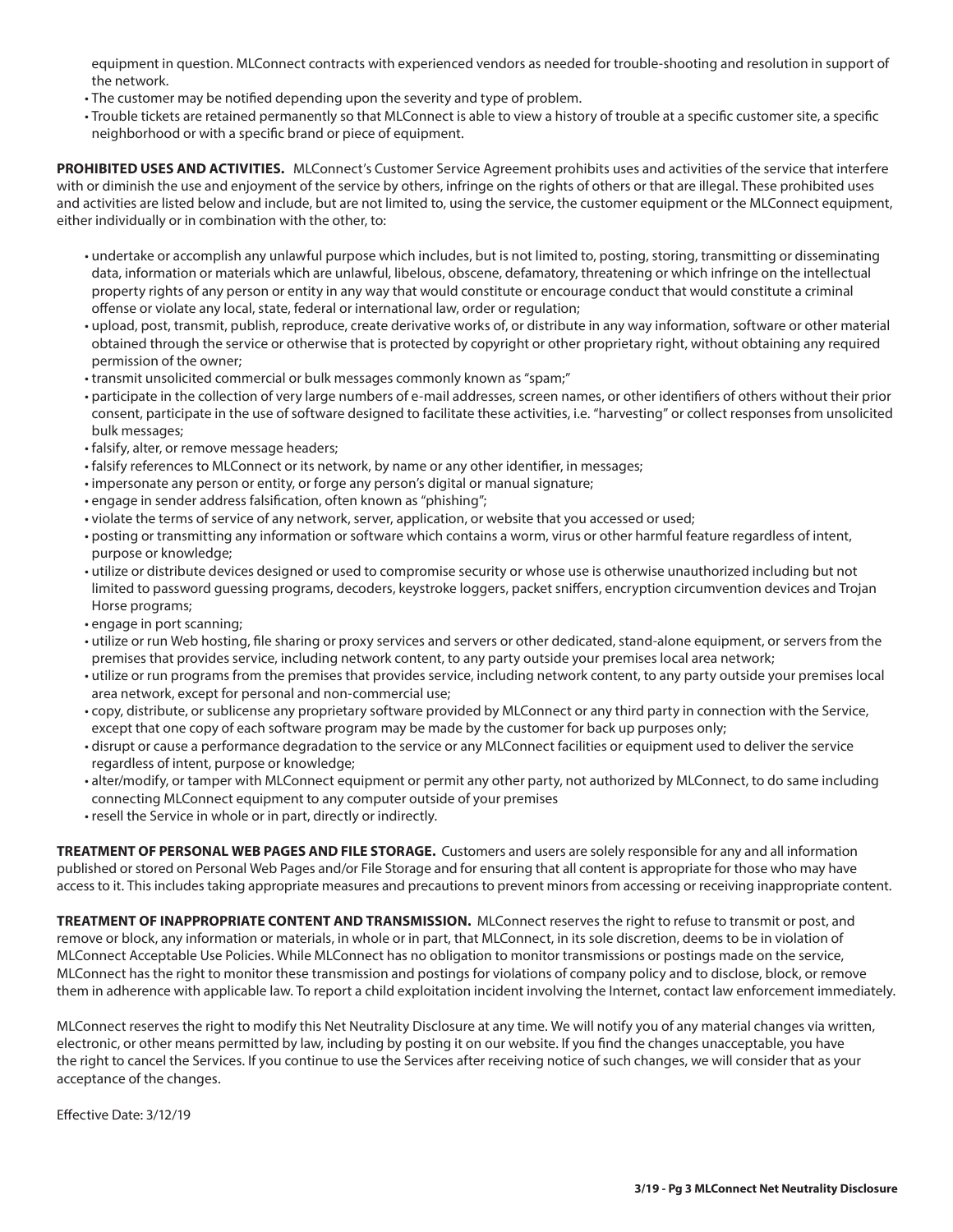

# **Privacy Notice**

Meriwether Lewis Connect, LLC ("MLConnect") is committed to protecting your privacy in accordance with applicable law. That is why we have adopted this Privacy Notice in regard to all MLConnect video (future), phone, Internet and similar services (the "Services"). This Privacy Notice statement describes our collection, use, disclosure and retention of information about you and others who use the Services ("Users"), how you may review and correct errors to that information, and enforcement of your rights regarding personal information.

**COLLECTION OF SUBSCRIBER INFORMATION.** Information about our subscribers is collected as necessary in order to provide the Services and to detect unauthorized reception or use of the Services. In order to provide reliable, high- quality service, we keep regular business records containing information that you provide such as your name, address, email address, telephone number, identifying information, financial information and other similar information. We collect and maintain information about your account such as billing, payment and deposit history, maintenance and complaint information, and the Service options you have chosen. In addition, we may combine information we collect as a part of our regular business records with personally identifiable information obtained from third parties for the purpose of creating an enhanced database to use in marketing and other activities. We may maintain records of research concerning subscriber satisfaction and viewing habits, which are obtained from subscriber interviews and questionnaires.

Except as otherwise provided in this Privacy Notice, MLConnect's Acceptable Use Policy, and the applicable Terms and Conditions, MLConnect does not assume any responsibility, control, oversight, ownership or other interest in the email messages, websites, specific Internet usage history, voicemail, content or other electronic data of its Users; provided that MLConnect is permitted to use such information as necessary for MLConnect to bill Users and to provide the Services. Even if such electronic information is stored in, contained on, or transmitted over property, equipment or facilities of MLConnect, MLConnect shall not have any responsibility, control, oversight, ownership, or other interest in such information; provided that MLConnect may delete such information as provided in the Terms and Conditions that are applicable to the Services. Users are and shall remain solely responsible for such electronic information.

**INTERNET AND PHONE PRIVACY.** MLConnect does not use, share, or sell a User's email messages, website browsing, specific Internet usage history, voicemail, or other electronic data generated from a user's Internet and phone Service. MLConnect does not control or monitor a User's actions with respect to such User's Internet and phone activities, but MLConnect may control or monitor certain information related to its Internet and phone Services in order to provide, support, optimize such Services, comply with the law, and meet its obligations with respect to such Services.

**DISCLOSURE OF INFORMATION.** Personally identifiable information will only be disclosed for legitimate business activities related to the Services including, for example:

- Billing and collections
- Administration
- Surveys
- Marketing
- Maintenance
- Fraud prevention
- Comply with the law

In addition, personally identifiable information about you will sometimes be disclosed to others (such as our employees, contractors, and agents for our internal business purposes) as well as outside auditors, professional advisors, service providers, potential business partners, regulators, and franchise authorities with or without your written consent if necessary to render the Services or to conduct a legitimate business activity related to the Services.

Although we make every reasonable effort to preserve your privacy as described, we cooperate with law enforcement, including without limitation under subpoena, court order, or search warrant. We may also use or disclose personally identifiable information about you without your consent to protect our customers, employees, or property, in emergency situations or to enforce our rights in court or elsewhere.

We reserve the right to include usage information in aggregate formats, such as ratings surveys and other statistical reports, so long as such information does not personally identify you, your particular viewing habits, or the nature of any transaction you have made using the Services.

**SECURITY.** We take reasonable security precautions to protect your personally identifiable information that we collect when you use the Services from unauthorized access, use, and disclosure. For example, we store billing records on computers in a controlled and secure